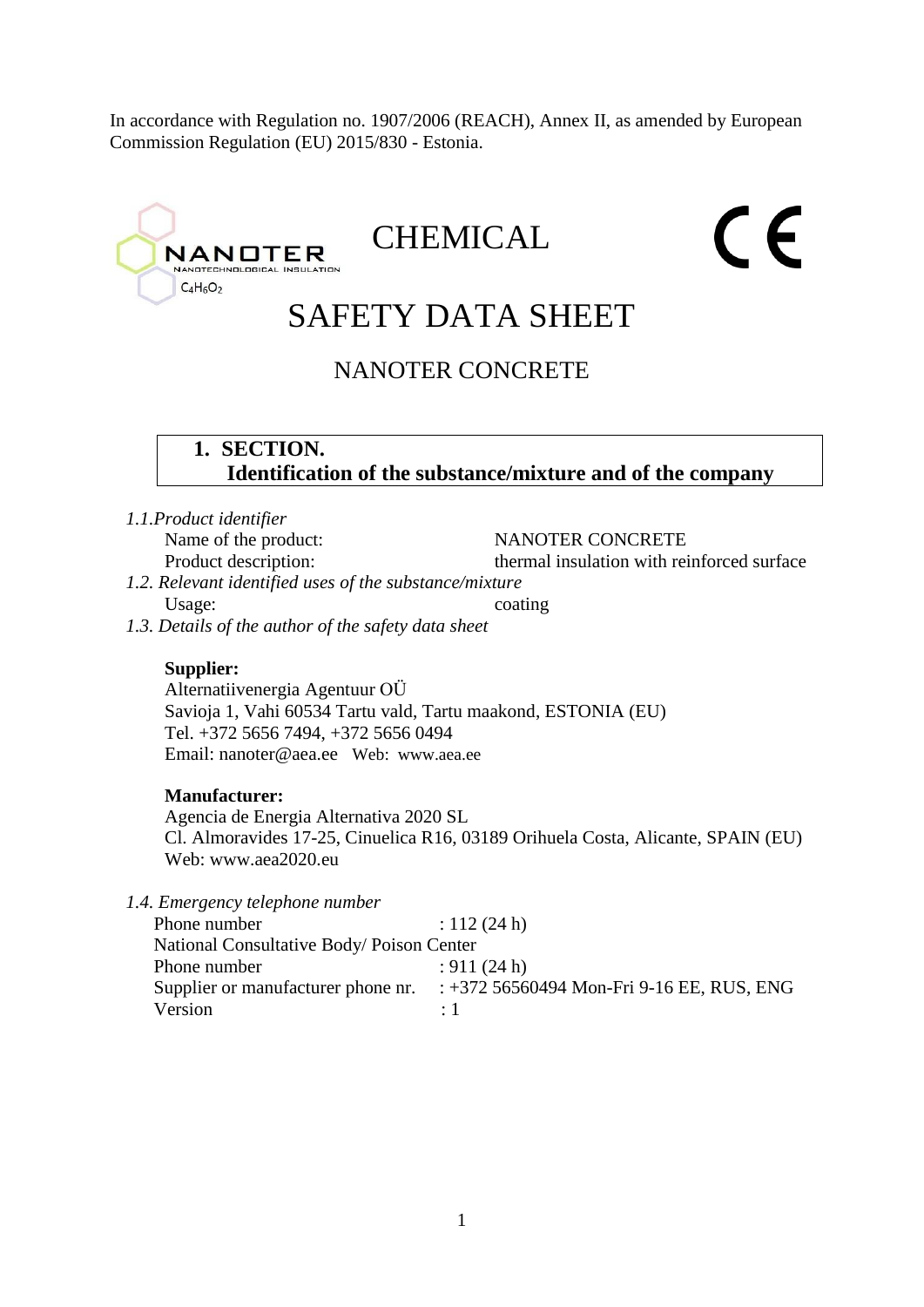# **2. SECTION. Hazard identification**

| 2.1. Classification of the substance/mixture            |                                                          |                                                                                     |  |
|---------------------------------------------------------|----------------------------------------------------------|-------------------------------------------------------------------------------------|--|
| Product definition                                      |                                                          | : mixture                                                                           |  |
| 3                                                       |                                                          | Classification according to Regulation (EC) No. 1272/2008 (CLP / GHS) - see Section |  |
| Ingredients of unknown toxicity                         |                                                          | $:0\%$                                                                              |  |
| Ingredients of unknown ecotoxicity                      |                                                          | $:0\%$                                                                              |  |
| 2.2. Labeling elements                                  |                                                          |                                                                                     |  |
| Hazard pictograms:                                      |                                                          | GHS07 Hazard category 4, oral and dermal, by inhalation                             |  |
|                                                         | GHS08 health hazard                                      |                                                                                     |  |
|                                                         | GHS09 Harmful to aquatic life                            |                                                                                     |  |
| Hazard statements:                                      | H302 Harmful if swallowed                                |                                                                                     |  |
|                                                         | H312 Harmful in contact with skin                        |                                                                                     |  |
|                                                         | H315 Causes skin irritation                              |                                                                                     |  |
|                                                         | H332 Harmful by inhalation                               |                                                                                     |  |
|                                                         | H335 May cause respiratory irritation                    |                                                                                     |  |
|                                                         |                                                          | H372 Causes damage to organs through prolonged or repeated                          |  |
|                                                         | exposure                                                 |                                                                                     |  |
|                                                         |                                                          | H410 Very toxic to aquatic life with long-lasting effects                           |  |
| H413 May cause long-term adverse effects in the aquatic |                                                          |                                                                                     |  |
|                                                         | environment                                              |                                                                                     |  |
| Precautionary statements                                |                                                          |                                                                                     |  |
| General:<br>P102 Keep out of the reach of children.     |                                                          |                                                                                     |  |
|                                                         | P101 If medical advice is needed, have the product       |                                                                                     |  |
|                                                         | container/label at hand.                                 |                                                                                     |  |
|                                                         | P103 Read label before use.                              |                                                                                     |  |
| Prevention:                                             |                                                          | P260 Do not breathe dust/fume/gas/mist/vapors/spray.                                |  |
|                                                         | P262 Avoid contact with eyes, skin, and clothing.        |                                                                                     |  |
|                                                         | P273 Avoid release to the environment.                   |                                                                                     |  |
|                                                         | P280 Wear protective gloves/protective clothing/eye      |                                                                                     |  |
|                                                         | protection/face protection.                              |                                                                                     |  |
| Response:                                               |                                                          | P301 If swallowed, rinse mouth and seek medical advice                              |  |
|                                                         | immediately.                                             |                                                                                     |  |
|                                                         | ambulance.                                               | P304 If inhaled, go to fresh air; if breathing is difficult, call an                |  |
|                                                         |                                                          | $P302 + P352$ In case of contact with skin, wash immediately                        |  |
|                                                         | with plenty of soap and water.                           |                                                                                     |  |
|                                                         |                                                          | $P305 + P351$ In case of contact with eyes, rinse immediately for                   |  |
|                                                         | several minutes gently with water.                       |                                                                                     |  |
|                                                         |                                                          | P312 Contact Poison Center or physician if you feel unwell.                         |  |
| Storage:                                                | P404 Store in a closed container.                        |                                                                                     |  |
|                                                         | P410 Protect from sunlight.                              |                                                                                     |  |
|                                                         | P411 Store at $+5$ °C $+45$ °C.                          |                                                                                     |  |
| Disposal:                                               |                                                          | P501 Dispose of contents/container in accordance with local                         |  |
|                                                         | regulations.                                             |                                                                                     |  |
| Safety precautions:                                     |                                                          | SP 1 Do not allow the product or its packaging to enter water.                      |  |
|                                                         | Hazardous ingredients: titanium dioxide, zinc phosphate. |                                                                                     |  |

Annex XVII - restrictions on the manufacture, placing on the market, and use of certain dangerous substances, mixtures, and products: not applicable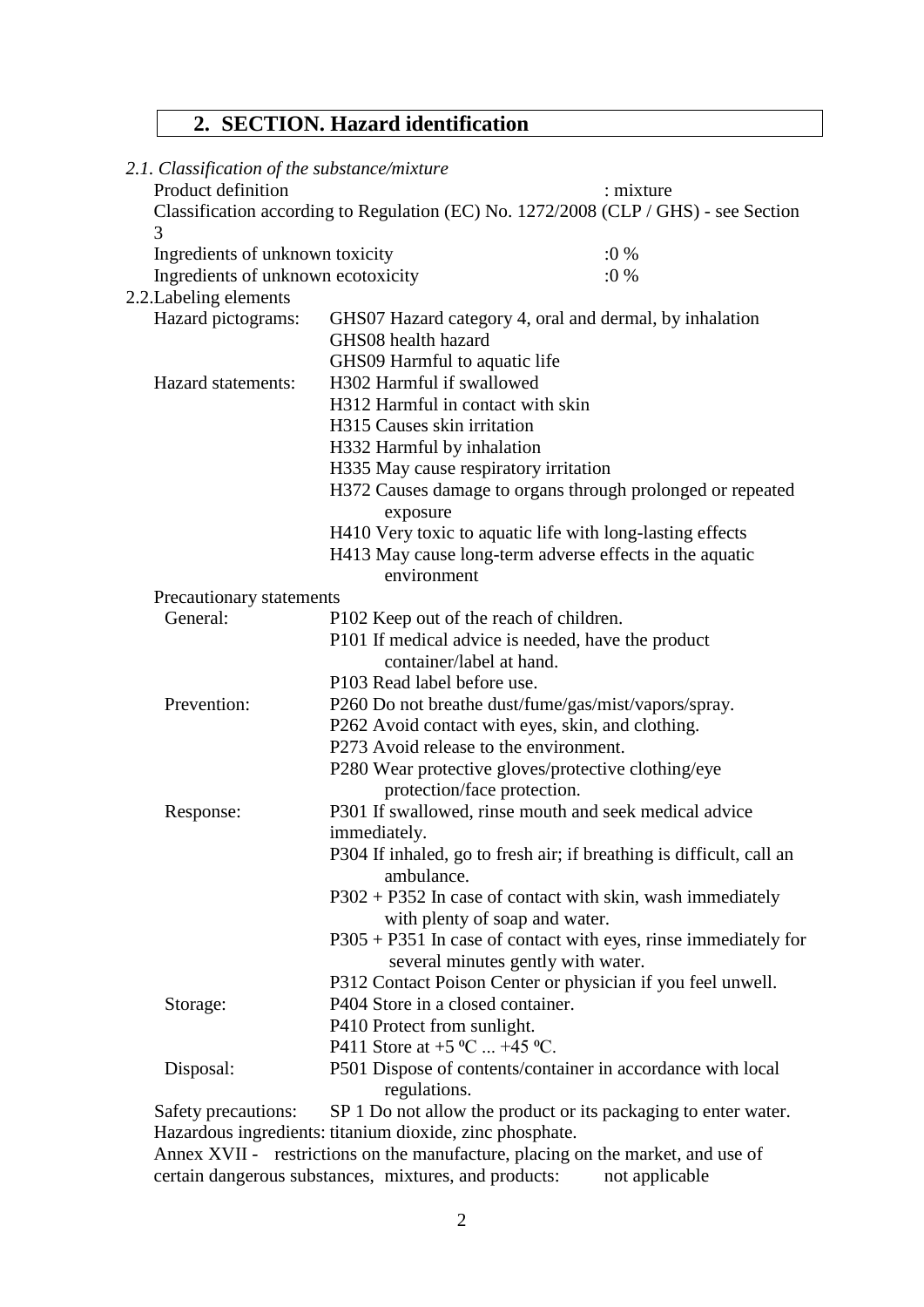#### *2.3.Other hazards*

Other hazards that are not indicated in the classification: not known.

## **3. SECTION. Composition/information on ingredients**

3.1. Substances:

Not applicable.

3.2. Mixtures

Chemical description: a mixture consisting of a base material, fillers and binders, technological auxiliaries and pigments.

Components: according to Annex II to Regulation (EC) No 1907/2006 (point 3), the

| product contains: |
|-------------------|
|                   |

| Name of the ingredient         | <b>EC No/CAS</b>  | %        | Regulation 1272/2008                                                                               | <b>Notes</b> |
|--------------------------------|-------------------|----------|----------------------------------------------------------------------------------------------------|--------------|
|                                | code              |          | CLP)                                                                                               |              |
| water-based acrylic dispersion |                   | 50       | CLP does not classify                                                                              |              |
| hydroxyethylcellulose          | $9004 - 60 - 0$   | $\leq$ 1 | Acute Tox 4: H302, Acute Tox 4:<br>H312, Skin Irrit 2: H315, Acute Tox<br>4: H332, STOT SE 3: H335 |              |
| titanium dioxide               | 13463-67-7        | $\leq$ 1 | Acute Tox 4: H302, Acute Tox 4:<br>H332; STOT SE 3: H372; Aquatic<br>Chronic 4: H413               |              |
| zinc phosphate                 | 7779-90-0         | $\leq$ 1 | Aquatic Chronic 1: H410                                                                            |              |
| texanol                        | $-25265 - 77 - 4$ | 3        | not classified                                                                                     |              |
| propylene glycol               | $57 - 55 - 6$     | 2        | not classified                                                                                     |              |
| calcium carbonate              | $471 - 34 - 1$    | 4        | Skin Irrit 2: H315, STOT SE 3:<br>H335                                                             |              |
| sodium polymethaphosphate      | 10124-56-8        | $\leq$ 1 | not classified                                                                                     |              |

C - polymerization takes place after coating.



Hazard pictograms:

There are no ingredients which, on the basis of the information available to the manufacturer and at the concentrations used, are classified as hazardous to health or the environment, have PBT or vPvB or for which an occupational exposure limit has been established and therefore need to be addressed.

Available occupational exposure limits are listed in SECTION 8. The notes are described according to Annex VI, 1272/2008/EC.

## **4. SECTION. First aid measures**

*4.1.Description of first aid measures.*

General: always consult the family physician if in doubt and symptoms related to the use of the product persist; bring the product label or safety data sheet with you.

In case of contact with eyes: remove contact lenses, if present; wash open eyes immediately with plenty of lukewarm water for at least 15 minutes; seek medical attention immediately if symptoms occur.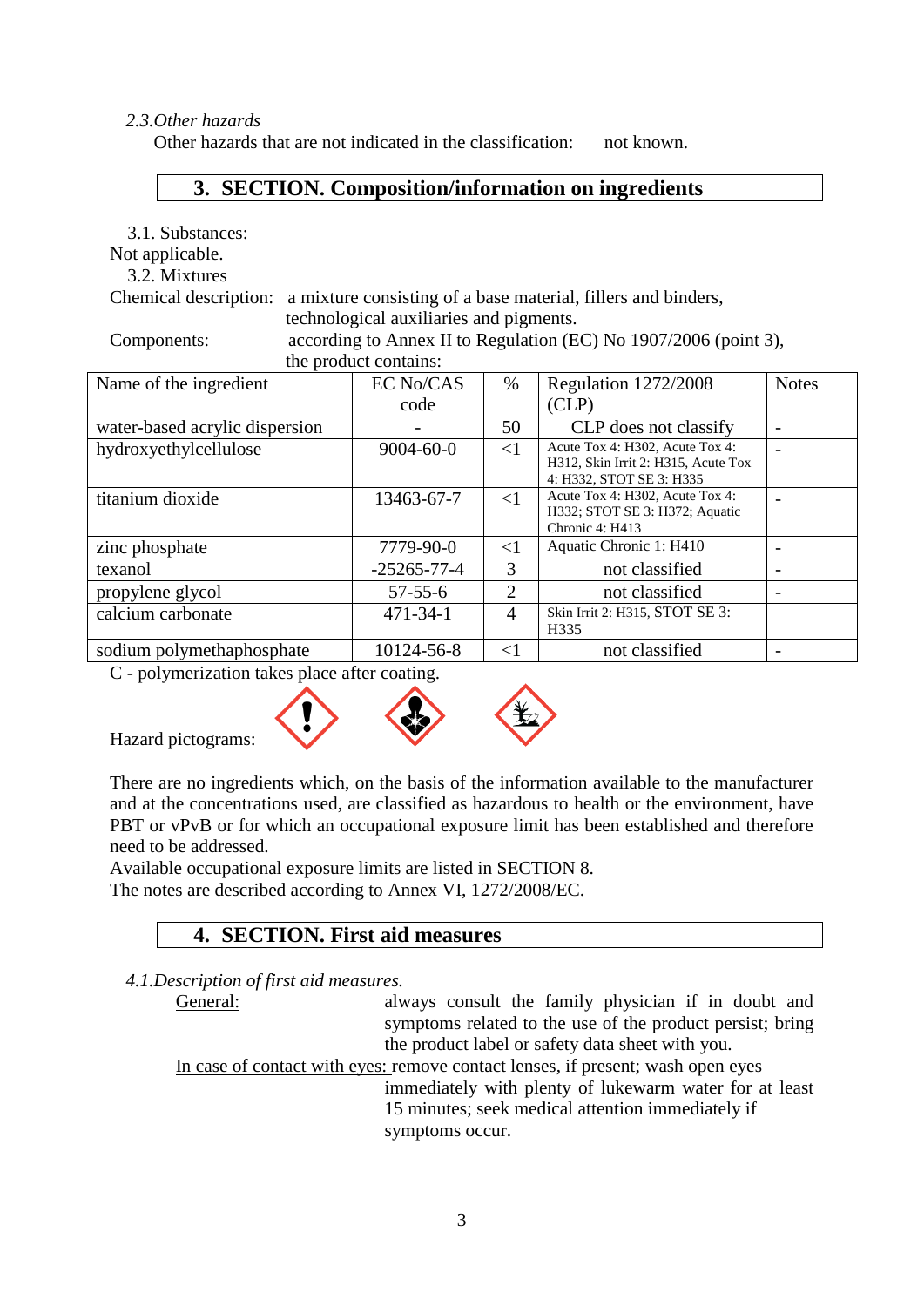On inhalation: go (by yourself or with the help of others) to fresh air;keep the victim warm and lying down; call an ambulance immediately in case of breathing difficulties; if possible, provide qualified assistance on the spot until the ambulance arrives.

In case of contact with skin: remove contaminated clothing and shoes;

wash exposed areas with plenty of soap and water or skin cleanser, DO NOT use solvents and thinners; seek medical attention immediately if symptoms occur. On swallowing: rinse mouth with plenty of water; move to fresh air and take a position that allows to breathe easily; call an ambulance immediately in case of breathing difficulties; if possible, provide qualified assistance on the spot until the ambulance arrives; DO NOT induce vomiting; even in milder cases, consult a doctor immediately.

*4.2. Most important symptoms and effects, both acute and delayed:*

may cause damage to organs through prolonged or repeated exposure; causes skin irritation causes eye irritation may cause an allergic skin reaction

See SECTION 11 for more detailed information on health effects and symptoms.

*4.3. Indication of necessity of any immediate medical attention and special medical treatment*

Instructions for doctors: treat according to symptoms, consult a poison control specialist if a large amount ingested or inhaled. Special operations: not applied.

## **5. SECTION. Fire-fighting measures**

Class C, the product does not ignite or burn.

## **6. SECTION. Measures in case of accidental release**

*6.1.Personal precautions, protective equipment and emergency procedures:*

adequate ventilation required;

avoid inhalation of mist clouds from spraying;

avoid contact with skin and eyes.

See SECTION 8 for information on appropriate personal protective equipment.

*6.2.Environmental protection measures:*

dangerous for the aquatic environment.

The product should not be allowed to enter sewerages or waterbodies. Inform respective authorities in case of seepage into sewerages or water bodies.

#### *6.3.Methods and material for containment and cleaning up:*

when pouring from the bowl, use a bath to prevent getting on the surface; collect and dispose of waste according to the requirements of the country of location (see SECTION 13).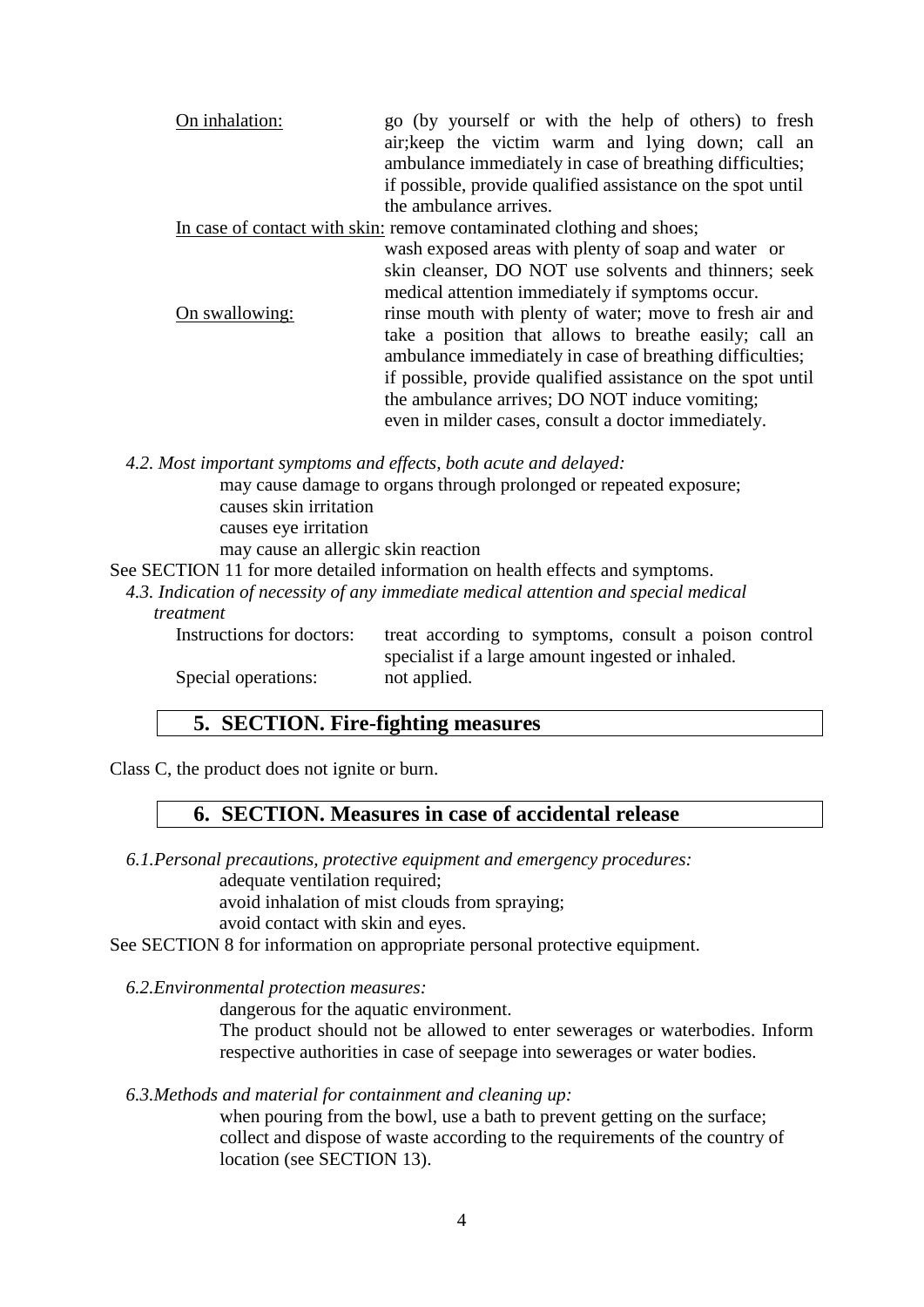## **7. protective equipment. Handling and storage**

The information in this section includes general tips and guidelines. SECTION 1 The list of uses must examine any available information on the specific use provided by the exposure scenario(s).

*7.1.Precautions for safe handling:*

when working indoors, the room must be ventilated; wear appropriate personal protective equipment (see SECTION 8); avoid contact with skin and eyes, avoid ingestion and inhalation; eating, drinking, and smoking should be prohibited in areas where the product is handled, stored, and processed; wash hands after handling the product; prevent the product from being released into the environment. *7.2.Conditions for safe storage, including unsuitable storage conditions:* store at a temperature of  $+5$  °C  $... + 45$  °C, in a dry environment; protect from sunlight; the package is closed, in an upright position; see package for shelf life. 7.3.*Specific use(s):* not applicable

## **8. Protective equipment. Exposure controls and personal protection**

The information in this section includes general tips and guidelines. The information provided is based on the usual intended uses of the product.

#### *8.1.Control parameters*

Occupational exposure limits (Government of the Republic Regulation No 84 10.10.2019. In Annex) : not determined

Recommended monitoring procedures.

If the product contains ingredients with exposure limits, personal, workplace atmosphere, or biological monitoring may be required to determine the effectiveness of the ventilation or other control methods and /or the necessity to use respiratory protective equipment. Reference should be made to the following supervisory standards, such as: European Standard EN 689 (Workplace exposure. Measurement of exposure by inhalation to chemical agents - Strategy for testing compliance with occupational exposure limit values) or European Standard EN 14042 (Workplace atmospheres. Guide for the application and use of procedures for the assessment of exposure to chemical and biological agents) or European Standard EN 482 (Workplace exposure. General requirements for the performance of procedures for the measurement of chemical agents) A reference to the national guidance documents of the country of location on methods for the determination of dangerous substances is also required.

DNELs/DMELs : not available PNECs : not available

#### *8.2. Exposure controls*

\* Appropriate technical inspection.

Ensure adequate ventilation. If reasonably practicable, this should be achieved by local extraction and good general extraction. If they are not sufficient to keep the concentration of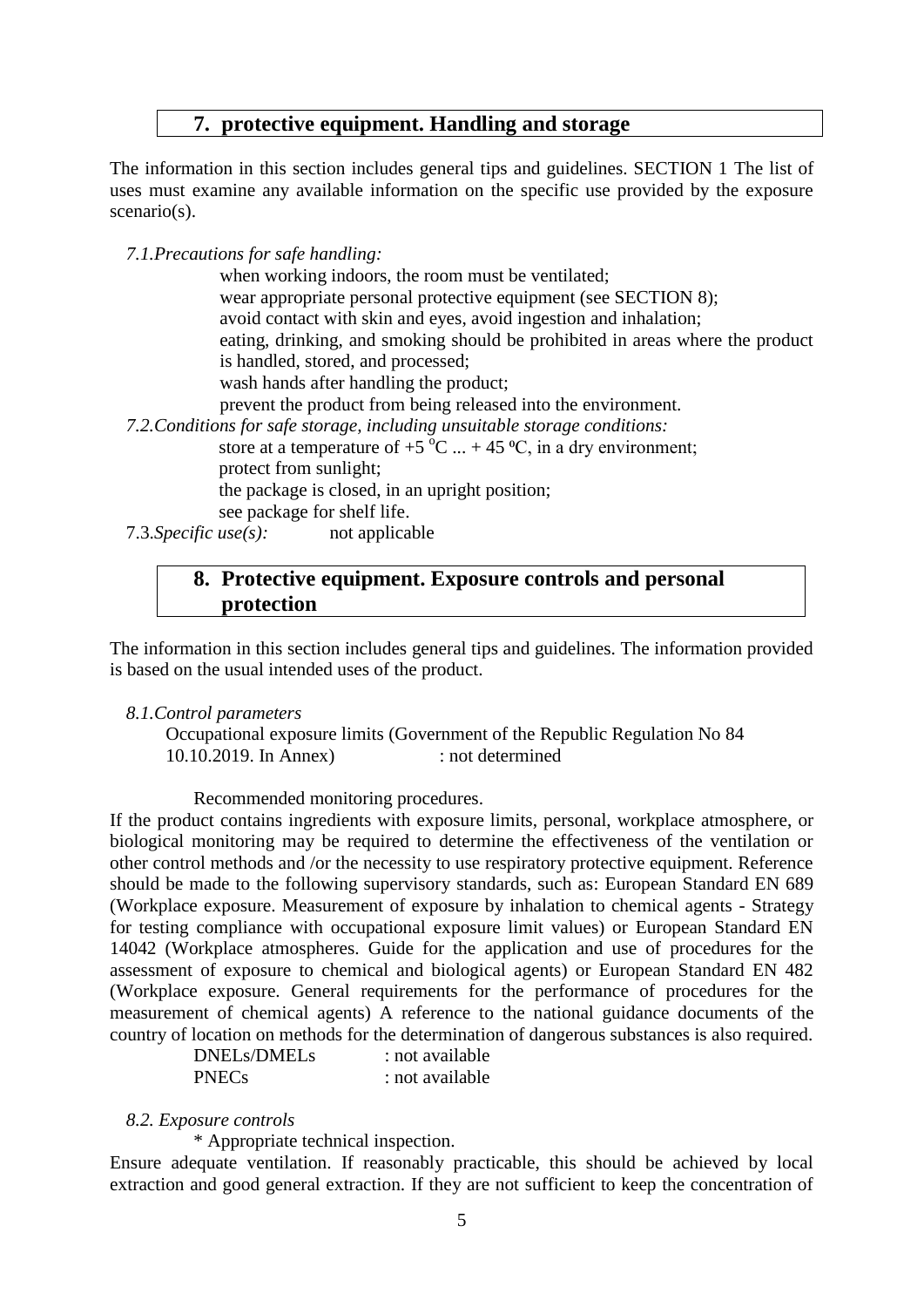particles and/or solvent vapors below the occupational exposure limit, suitable respiratory protection must be worn.

\* Personal protection measures.

Hygiene measures.

Wash hands, forearms and face thoroughly after handling chemical products, before eating, smoking and using the lavatory and at the end of the working day. Appropriate techniques must be used to remove potentially contaminated clothing. Wash contaminated clothing before reuse. Ensure that eyewash bottles and emergency showers are close to the workplace.

#### Eye/face protection.

Use eve protection designed to protect against aerosol splashes.

#### \*Skin protection

### Hand protection.

No glove provides unlimited protection against any chemical or combination of chemicals. The breakthrough time must be longer than the end-use time of the product. The instructions provided by the glove manufacturer must be followed. Gloves should be replaced regularly and even if the glove material shows signs of damage. Always make sure that the gloves are free from defects and that they are stored and used correctly. The properties and effectiveness of gloves may be reduced by physical/chemical damage and poor maintenance. Barrier creams may help to protect areas of skin contact but should not be used if skin contact has already taken place.

#### Body protection.

Use certified work clothing that is suitable for, among other things, the environment in which the product is used.

\*Respiratory protection.

If workers are exposed to concentrations above the exposure limit, they must use appropriate, certified respirators.

\* Environmental exposure controls.

Do not allow to enter sewages or waterbodies.

#### *8.3. Personal protective equipment*

Use chemical resistant gloves in accordance with EN 374. Recommended gloves: Viton ® or Nitrile with a minimum breakthrough time of: 480 minutes. In case of possible prolonged or repeated contact, it is recommended to use gloves of protection class 6 (breakthrough time according to EN 374 exceeds 480 minutes). For short-term expected contact only, it is recommended to use protection class 2 or higher (breakthrough time according to EN 374 greater than 30 minutes). NOTE: All relevant factors must be considered when selecting a glove for the specific application and time of use at the workplace, including: other chemicals considered, physical requirements (cut/puncture resistance, flexibility), possible user reactions to glove materials, and instructions/specifications provided by the glove supplier. The user must check that the final choice of type of glove selected for handling of the product is the most appropriate and takes into account the particular conditions of use, as included in the user's risk assessment.

Appropriate footwear and additional skin protection equipment should be selected based on the task being performed and the risks involved and should be approved by a specialist before handling this product.

Harmful dust may be released when sanding the coating. Prefer wet sanding. Respiratory protection in case of particle formation (particle filter EN 143 type P2) Respiratory protection in case of spray mist (half mask with filter A2-P2 at concentrations up to 0.5% by volume).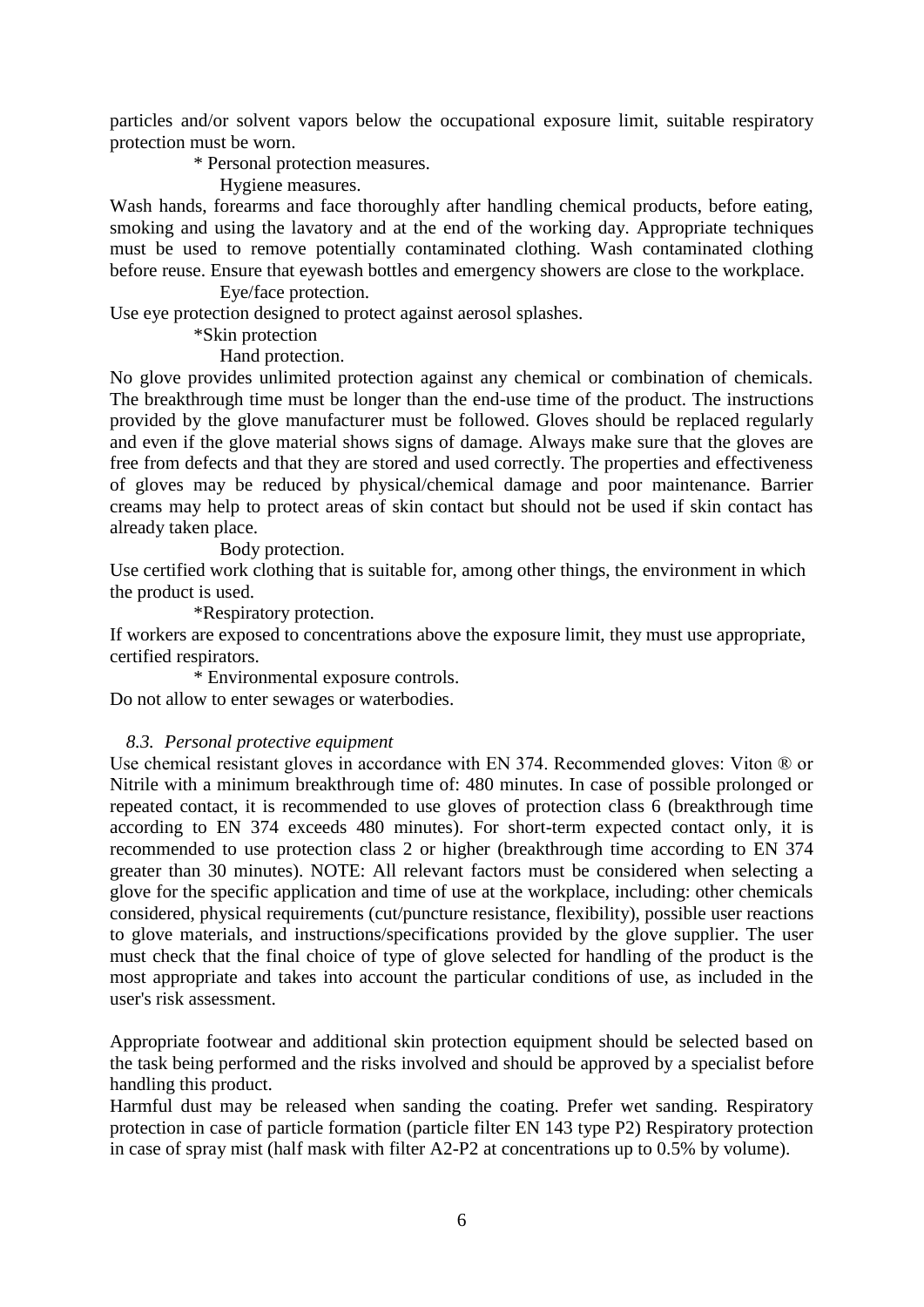## **9. Protective equipment. Physical and chemical properties**

## *8.2.Information on basic physical and chemical properties*

| physical state                          | : homogeneous liquid mass                |
|-----------------------------------------|------------------------------------------|
|                                         | white, tinted (RAL) in light tones       |
| gloss                                   | : semi-matt                              |
| odor                                    | : odorless                               |
| odor threshold                          | : not relevant for the hazard assessment |
| pH                                      | : not relevant for the hazard assessment |
| relative density                        | : 0,52-0,58 g/m <sup>3</sup>             |
| specific thermal conductivity $\lambda$ | : $0,0012$ W/m*K                         |
| viscosity (Brookfield, LV4 50rpm)       | : 21,000 to 30,000 mPa $*$ s             |
| tack (on concrete)                      | $: 1,1$ Mpa                              |
| relative elongation                     | : not specified                          |
| volatile organic                        |                                          |
| compounds (VOC)                         | : max $0,3$ g/l                          |
| melting/freezing point                  | : not specified                          |
| boiling point/boiling range             | : not specified                          |
| flash point                             | : not specified                          |
| flammability                            | : does not ignite                        |
| reflectivity                            | : 88 % (by different spectra 70 - 95%)   |
| temperature resistance                  | : -60 °C to +150 °C (short-term 200 °C)  |
| evaporation rate                        | : not specified                          |
| vapor permeability $\delta$             | : $2*10^{-12}$ kg/(Pa·m·s)               |
| vapor density                           | : not specified                          |
| water resistance (absorbency)           | : not specified                          |
| solubility                              | : soluble in water                       |
| decomposition temperature               | : not relevant for the hazard assessment |
| explosiveness                           | : not explosive                          |
| oxidizability                           | : not specified                          |
| 8.3. Other information                  |                                          |
| None.                                   |                                          |

## **9. Protective equipment. Stability and reactivity**

*9.1.Reactivity*

Polymerization after use of the product during the drying process. After drying, there is no reactivity with chemical compounds. The properties of the product to repel biological organisms preserve.

- *9.2.Chemical stability* Persistent
- *9.3.Possibility of hazardous reactions* None.
- *9.4.Conditions to avoid*

Temperatures below -60  $\rm{^{\circ}C}$  and above +150  $\rm{^{\circ}C}$  (short-term 200  $\rm{^{\circ}C}$ )

. *9.5.Incompatible materials*

Unknown.

*9.6.Hazardous decomposition products* None.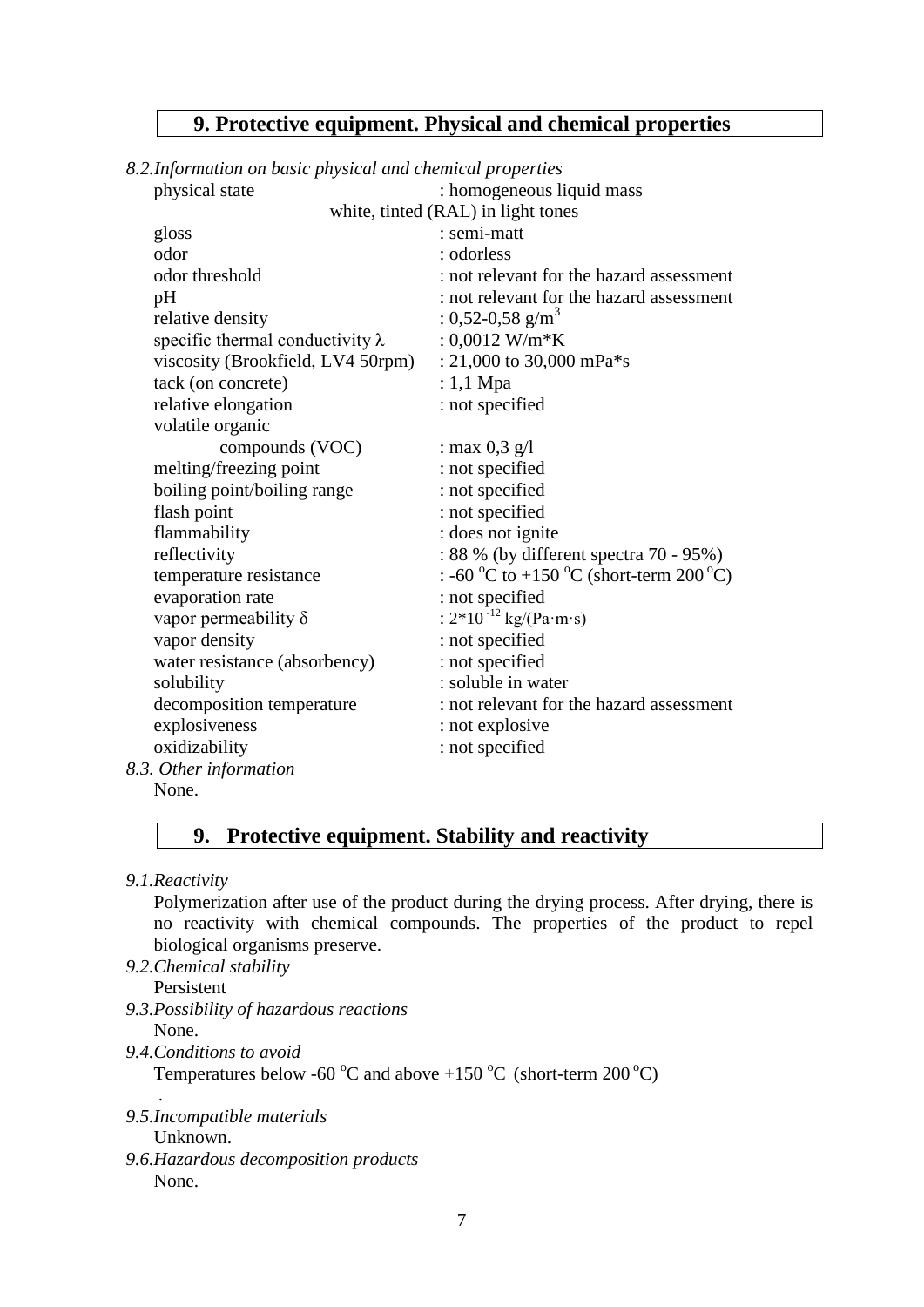At higher temperatures above 150  $\degree$ C, water vapor is released, CO and CO<sub>2</sub> can be released within a certain temperature range.

## **10. Protective equipment. Toxicity information**

The product is not toxic.

The mixture has been assessed according to EC 1272/2008 and is not classified as hazardous. See SECTIONS 2 and 3 for details.

NB! Warnings on use of the solvent

Exposure to solvent vapors in concentrations exceeding the occupational exposure limits may cause irreversible health effects such as mucosal and respiratory tract irritation, as well as irreversible effects on the kidneys, liver, and central nervous system. Symptoms and signs include headache, dizziness, fatigue, muscle weakness, drowsiness, and, in extreme cases, loss of consciousness. Upon absorption through the skin, solvents may cause some of the effects listed above. Repeated or prolonged contact with this mixture may cause defatting of the skin, resulting in non-allergic contact dermatitis and absorption through the skin. If splashed in the eye, the liquid may cause irritation and reversible damage. Ingestion may cause nausea, diarrhea, and vomiting. Where known, this shall take into account delayed and immediate effects as well as chronic effects of the components from short-term and long-term oral, inhalation, and dermal exposure and eye contact.

*10.1.Information on toxicological effects*

| Acute toxicity                            | : not classified |
|-------------------------------------------|------------------|
| Acute poisoning                           | : not classified |
| Irritation/corrosion                      | : not classified |
| Respiratory damage                        | : class 4        |
| Mutagenicity                              | : not classified |
| Carcinogenicity                           | : not classified |
| Reproductive toxicity                     | : not classified |
| Specific target organ toxicity - single   |                  |
| exposure                                  | : not classified |
| Specific target organ toxicity - repeated |                  |
| exposure                                  | : not classified |
| Teratogenicity                            | : not classified |
| Hypersensitivity                          | : not classified |
|                                           |                  |

## **11. Protective equipment. Ecological information**

The product should not be allowed to enter sewerages or waterbodies. Hazardous to aquatic life with long lasting effects.

The product has been assessed following the EC Regulation 1272/2008 and is classified for ecotoxicological properties. See SECTIONS 2 and 3 for details.

| 11.1. Toxicity                      | : not classified                                                                             |
|-------------------------------------|----------------------------------------------------------------------------------------------|
| 11.2. Persistence and degradability | : not available                                                                              |
| 11.3. Bioaccumulation               | : not available                                                                              |
| 11.4. Mobility in soil              | : not available                                                                              |
|                                     | 11.5. Assessment of persistent, bioaccumulative, and toxic properties and of very persistent |
| and very bioaccumulative properties |                                                                                              |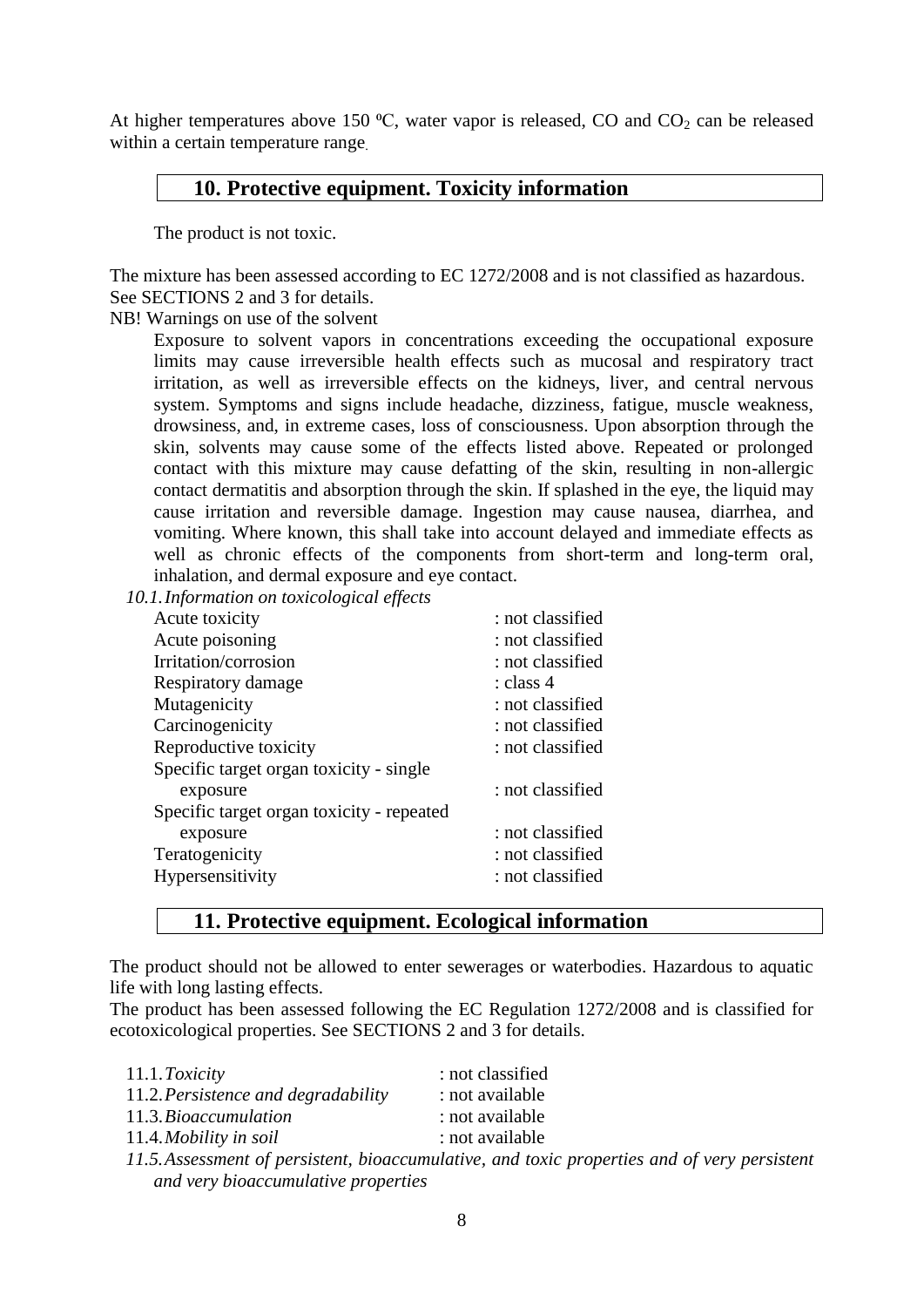| <b>PBT</b> | : not applicable |
|------------|------------------|
| vPvB       | : not applicable |

### **12. Protective equipment. Waste management**

The information in this section includes general tips and guidelines. The list of identified uses in SECTION 1 shall examine any available specific use information provided in the exposure scenario(s).

*12.1.Waste treatment methods*

Disposal methods: collect waste in a designated waste container, take to a hazardous waste collection point or hand over to a licensed company. Follow the laws of the country of location.

It is forbidden to pour the product into sewage or water bodies or into a place where it may enter water bodies.

| Waste code | Waste designation                          |
|------------|--------------------------------------------|
| 08 01 99   | Wastes not otherwise specified in coatings |

If the product is mixed with other wastes, the original waste code will not apply, and the waste organization should be contacted for further information.

Method of disposal of the package: dispose of empty containers in accordance with

regulations of the country of location.

Special precautions: not relevant for the hazard assessment.

## **13. SECTION Transport requirements**

|                                            | <b>ADR</b>     | <b>IMDG</b>    |
|--------------------------------------------|----------------|----------------|
| UN number                                  | unregulated    | unregulated    |
| UN proper shipping name                    |                |                |
| <b>Transport hazard class</b>              |                |                |
| Packing group                              |                |                |
| <b>Environmental hazards</b>               | N <sub>0</sub> | No             |
| Transport in bulk according to Annex II of |                |                |
| MARPOL 73/78 and the IBC Code              | not applicable | not applicable |

Special precautions for inland transport: transport in an upright position, secured and closed, ensure that the carrier is informed in advance of any action taken in the event of an accident or product spillage.

## **14. SECTION Regulatory legislation**

*14.1.Safety, health, and environmental regulations/legislation specific for the substance or mixture EU Regulation (EC) No. 1907/2006 (REACH), 453/210/EC, 2015/830/EC* Annex XIV : none of the ingredients are listed Annex XVII (Restrictions) : not applicable Other EU legislation